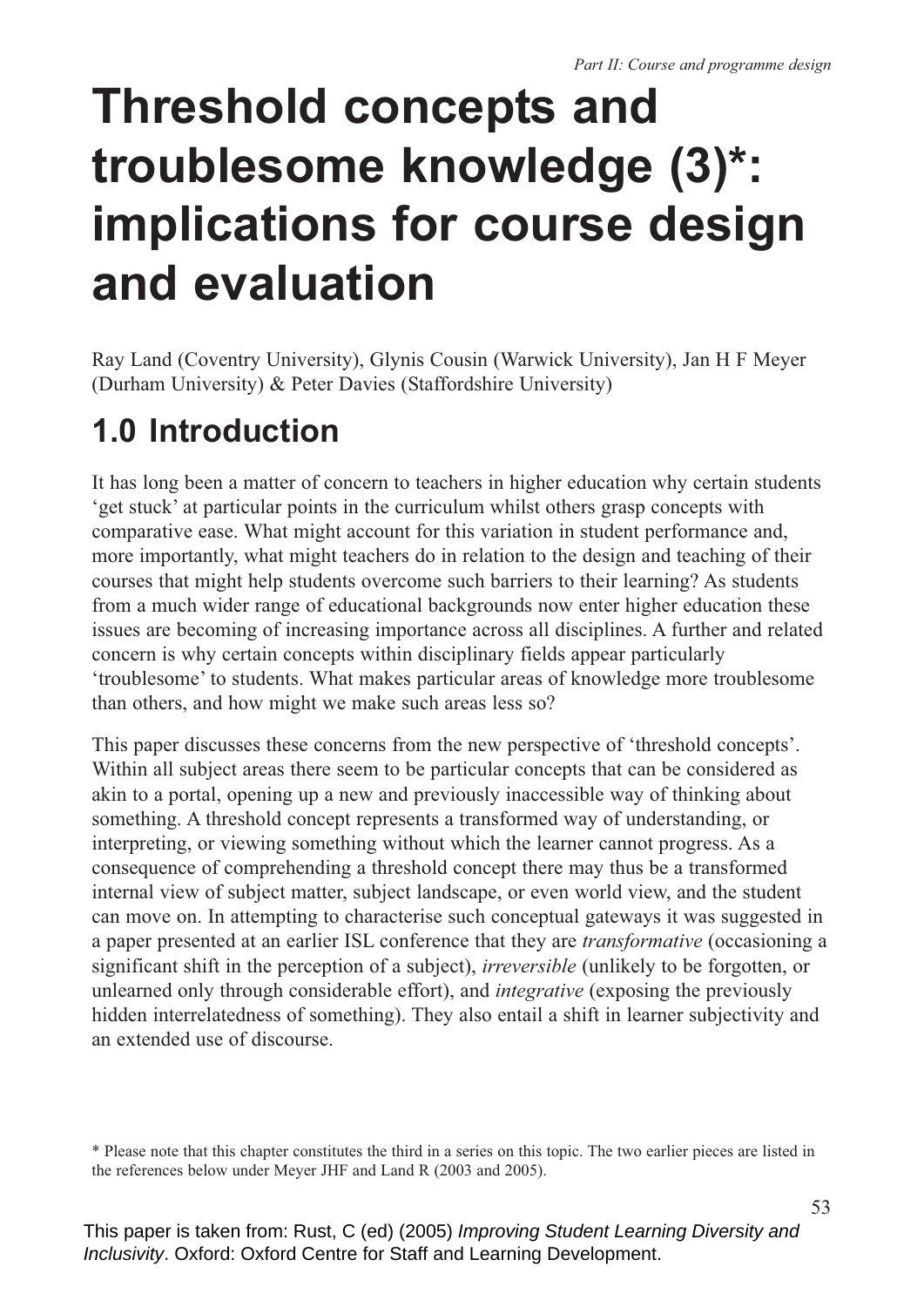# **2.0 Threshold concepts**

In order to make clear our aims in this paper we begin with an explanation of the meaning and derivation of the term 'threshold concept'. The idea of a threshold concept has been developed by Meyer and Land (2003) in the context of the ETL project. Threshold concepts are defined as concepts that bind a subject together, being fundamental to ways of thinking and practising in that discipline. They have attracted particular interest from economics communities in the UK (Davies, 2003) and Australia (Shanahan and Meyer, 2003). Once a student has internalised a threshold concept they are more able to integrate different aspects of a subject in their analysis of problems. Students who have not yet internalised a threshold concept have little option but to attempt to learn new ideas in a more fragmented fashion. On acquiring a threshold concept a student is able to transform their use of the ideas of a subject because they are now able to integrate them in their thinking.

The integrative aspect of a threshold concept presents distinctive problems for learners who are studying a subject (such as economics) as part of their degree. Students who do not think of themselves as 'learners of economics' are likely to face particular difficulties in grasping concepts that bind together aspects of a subject that may seem quite disparate to a novice. This problem arises because the acquisition of such concepts (eg opportunity cost, price and value, equilibrium) is intrinsic to grasping the ways in which economists 'think' and practice.

# **3.0 Troublesome knowledge**

Such integration and subsequent transformation, though necessary for progress within the subject, may prove *troublesome* to certain learners for a variety of reasons, not the least of which is that such transformation entails a letting go of earlier, comfortable positions and encountering less familiar and sometimes disconcerting new territory. Threshold concepts are inherently problematic for learners because they demand an integration of ideas and this requires the student to accept a transformation of their own understanding.

An accountancy lecturer discusses the problematic nature of the concept of depreciation both for her students, and for her own attempts to get them to engage with the concept:

*And why I think depreciation is a threshold concept, is that because what it draws in to an understanding of depreciation is a particular way of viewing business events or transactions which demand students to see these within a very particular framework. ie an accounting framework rather than what might be termed a commonsense or intuitive framework… it isn't a particularly natural process and actually the more you look at it the more contrived it gets, because it isn't just a straightforward alternative framework. Actually, within the framework, there are lots of compromises. And it is based, in part, on the intuitive framework. In fact the more I think about it now, I am changing my mind about the students misunderstanding it.*

#### 54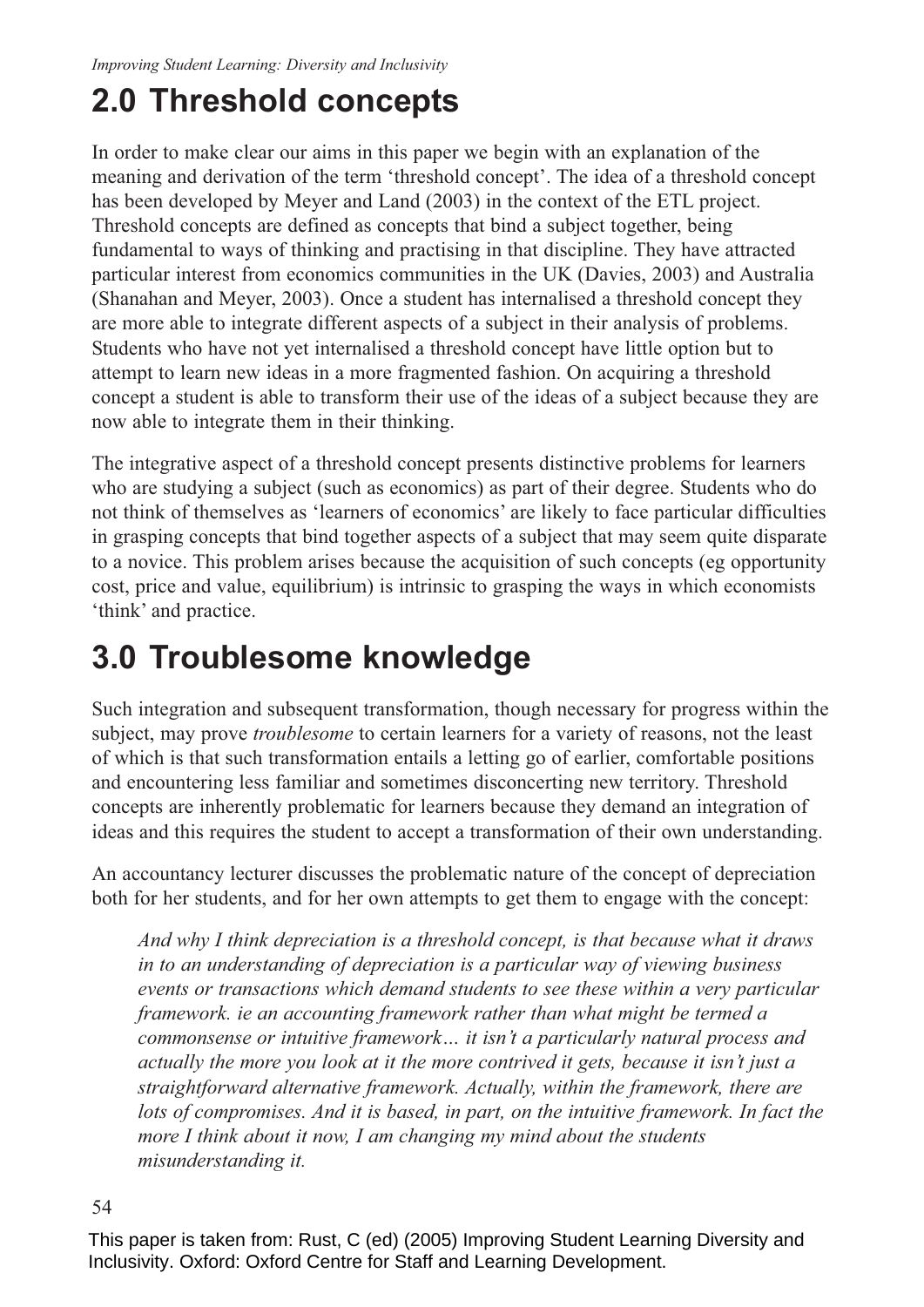The transformation mentioned earlier can also entail a shift in the learner's identity. The result may be that students remain stuck in an 'in-between' state in which they oscillate between earlier, less sophisticated understandings, and the fuller appreciation of a concept that their tutors require from them. This in-between state we have termed a state of 'liminality', from the Latin meaning 'within the threshold'. One outcome is that students present a partial, limited or superficial understanding of the concept to be learned which we have characterised as a form of 'mimicry'. A more serious outcome is that students become frustrated, lose confidence and give up that particular course. It is the hope of the authors of this paper that within our various subject areas we can devise ways of helping students to overcome such 'epistemological obstacles' (Brousseau 1983). We would seek to create supportive liminal environments to help students through such difficulty – what might be characterised as a kind of conceptual peristalsis – that they might move on and succeed.

Sometimes the troublesome nature of knowledge stems from its being tacit – that which remains mainly personal and implicit (Polanyi, 1958) at a level of 'practical consciousness' (Giddens, 1984) though its emergent but unexamined understandings are often shared within a specific community of practice (Wenger, 1998). In other instances the troublesomeness is linked to language. Specific discourses have developed within disciplines to represent (and simultaneously privilege) particular understandings and ways of seeing and thinking. Such discourses distinguish individual communities of practice and are necessarily less familiar to new entrants to such discursive communities or participants who are peripheral to them.

*Now if you think about the word 'cost', really all it means is, it is a value, an acquisition value. So instead of using the word 'cost' you could say this acquisition value, and it would mean the same thing wouldn't it? But the words 'value' and 'cost' are quite troublesome, literally, in accounting (and in economics), because 'cost' can mean very different things depending on who the user is, and for what purpose you are calculating the 'cost'. So, you know, in accounting you might have three or four very different understandings of what 'cost' means.* 

# **4.0 Threshold** *conceptions*

To complicate matters further, in some instances students may grasp concepts but the barrier to their learning appears to lie at a deeper level of understanding, where the student finds difficulty in appreciating what Perkins (2005) has termed 'the underlying game', or a threshold *conception*. Like the characters in Buñuel's (1962) film, *The Exterminating Angel*, who cannot leave the house in which they have attended a dinner, but are unable to account for their immobility, the students similarly are unaccountably unable to move on. An example would be where students of electrical engineering can cope with the required concepts from physics but do not have a working understanding of the highly unpredictable and surprising ways in which complex circuits might behave. In computer programming, similarly, students may grasp the concepts of class, objects, tables, arrays, and recursion, but they may not appreciate the threshold conception, the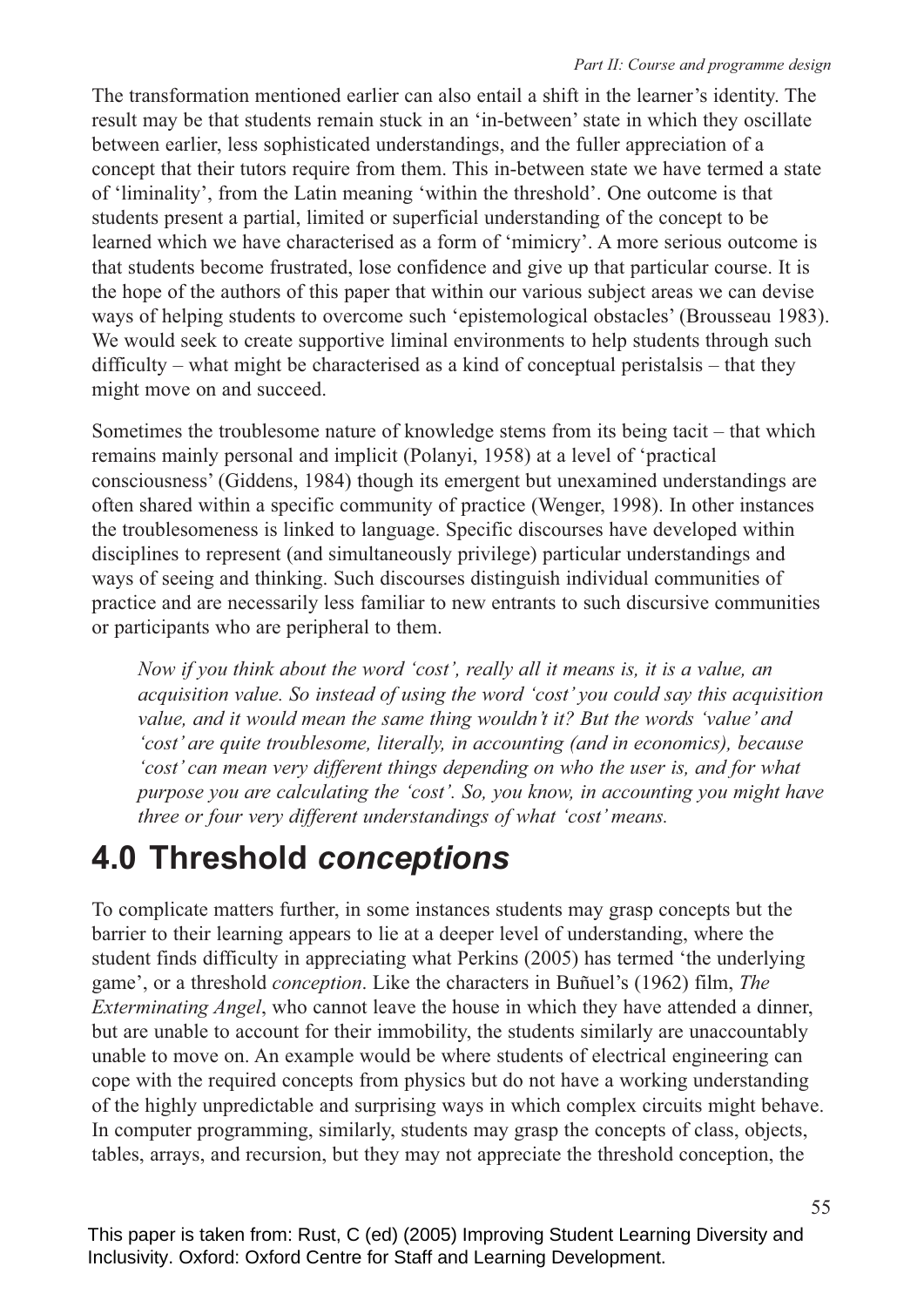#### *Improving Student Learning: Diversity and Inclusivity*

underlying game, of the interaction of all these elements in a process of ever-increasing complexity. Such instances present teachers with particularly difficult challenges in class to assist their students in coming to understand the underlying conceptions of such phenomena.

Savin-Baden's work (2005) on the notion of 'disjunction' in problem-based learning (PBL) would seem to point to something similar to this notion of a threshold conception.

*'Disjunction' refers to the idea of becoming 'stuck' in learning and I have suggested elsewhere (Savin-Baden, 2000) that disjunction can be both enabling and disabling in terms of its impact on learning. Disjunction, then, can be seen as the kind of place that students might reach after they have encountered a threshold concept that they have not managed to breach. Many staff and students have described disjunction as being a little like hitting a brick wall in learning and they have used various strategies to try to deal with it. These include retreating from the difficulty and opting out of any further learning, using strategies to avoid it, temporising and waiting for an event or stimulus that will help them to move on or engaging with it directly in an attempt to relieve their discomfort (Savin-Baden 2005: in press)*

If the portal appears 'bricked up' then clearly the threshold of new transformative understanding is not visible to the student. Savin-Baden argues that, although disjunction occurs in many forms and in diverse ways in different disciplines, it seems to be particularly evident in curricula where problem-based learning has been implemented. She suggests that this may be because PBL programmes prompt students to critique and contest knowledge early on in the curriculum and thus they encounter knowledge as being troublesome earlier than students in more traditional programmes. However, she goes on:

*it might also be that problem-based learning encourages students to shift away from linear and fact finding problem-solving. Instead they move towards forms of problem management that demand the use of procedural and personal knowledge as students are asked to engage with strategy or moral dilemma problems. Thus it might be that disjunction is not only a form of troublesome knowledge but also a 'space' or 'position' reached through the realisation that the knowledge is troublesome. Disjunction might therefore be seen as a 'troublesome learning space' that emerges when forms of active learning (such as problem-based learning) are used that prompt students to engage with procedural and personal knowledge*

## **5.0 Considerations for course design and evaluation**

The idea of a threshold concept presents important challenges for curriculum design and for learning and teaching. At a general level we would argue that programmes should be designed and systematically reviewed according to:

a) the sequence of content;

#### 56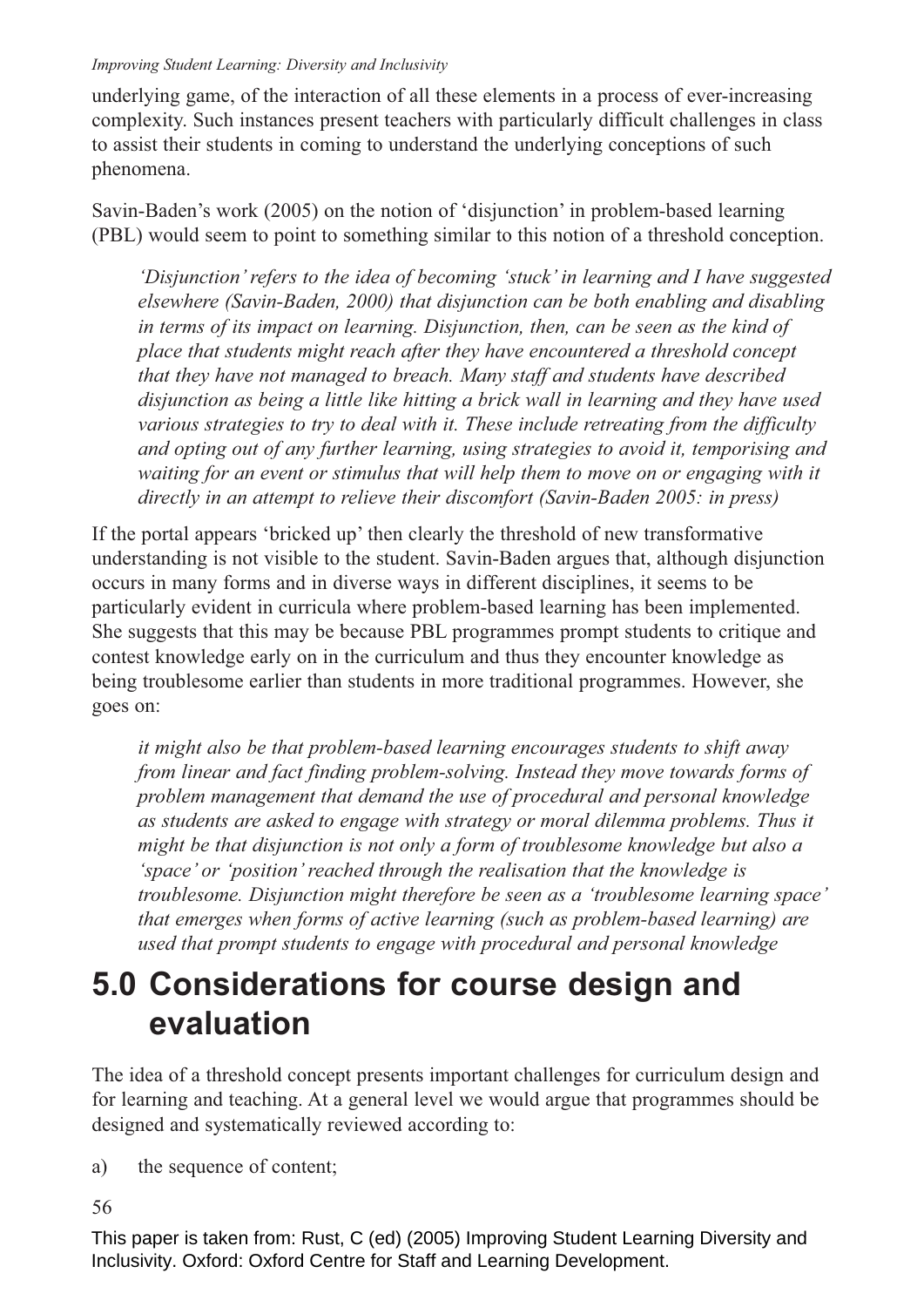- b) the processes through which learners are made ready for, approach, recognise, and internalise threshold concepts. We would argue that this process of the student's learning, their encounter with threshold concepts in a given subject, might be considered as akin to a journey or excursion. Such an *excursive* account of the learning experience would see these processes as a framework of engagements, designed to assist students to cope with threshold concepts. (This notion of excursive learning will be discussed further in 5.6 below).
- c) the ways in which learners and teachers recognise when threshold concepts have been internalised – in effect what would constitute appropriate assessment for the attainment of threshold concepts.

More specifically we would draw attention to nine considerations that we feel are important in the design and subsequent evaluation of curricula in higher education.

### 5.1 Jewels in the curriculum

Threshold concepts can be used to define potentially powerful transformative points in the student's learning experience. In this sense they may be viewed as the 'jewels in the curriculum' inasmuch as they can serve to identify crucial points in the framework of engagement that teachers may wish to construct in order to provide opportunities for students to gain important conceptual understandings and hence gain richer and more complex insights into aspects of the subjects they are studying. They may also serve a helpful diagnostic purpose in alerting tutors to areas of the curriculum where students are likely to encounter troublesome knowledge and experience conceptual difficulty – the 'stuck places' to which Ellsworth refers (1997:71).

### 5.2 The importance of engagement

There is already a considerable existing literature in relation to how tutors might help students to develop genuine understanding of a troublesome concept. Many of these studies point to the need for active student engagement with, and manipulation of, the conceptual material. For example it is recommended that tutors ask students to explain it, to represent it in new ways, to apply it in new situations and to connect it to their lives. The emphasis is equally strong that they should not simply recall the concept in the form in which it was presented (Colby et al, 2003: 263). We would wish to appropriate these emphases and, with Wenger, think about constructing a *framework of engagement* within the course that might enable students to experience and gain understandings of the ways of thinking and practising (WTP) that are expected of practitioners within a given community of practice, be this the recognition of the importance of contestability amongst historians, or the appreciation of the fluidity of double curvature surfacing in automotive design. We will wish our students not only to understand 'how historians think', but to begin to 'think like a historian'. But within this framework, as a course design question, what will be the specific *forms of engagement* which will be most appropriate to bring about these particular *transformative* understandings at various points in the curriculum and which will assist students to acquire the threshold concepts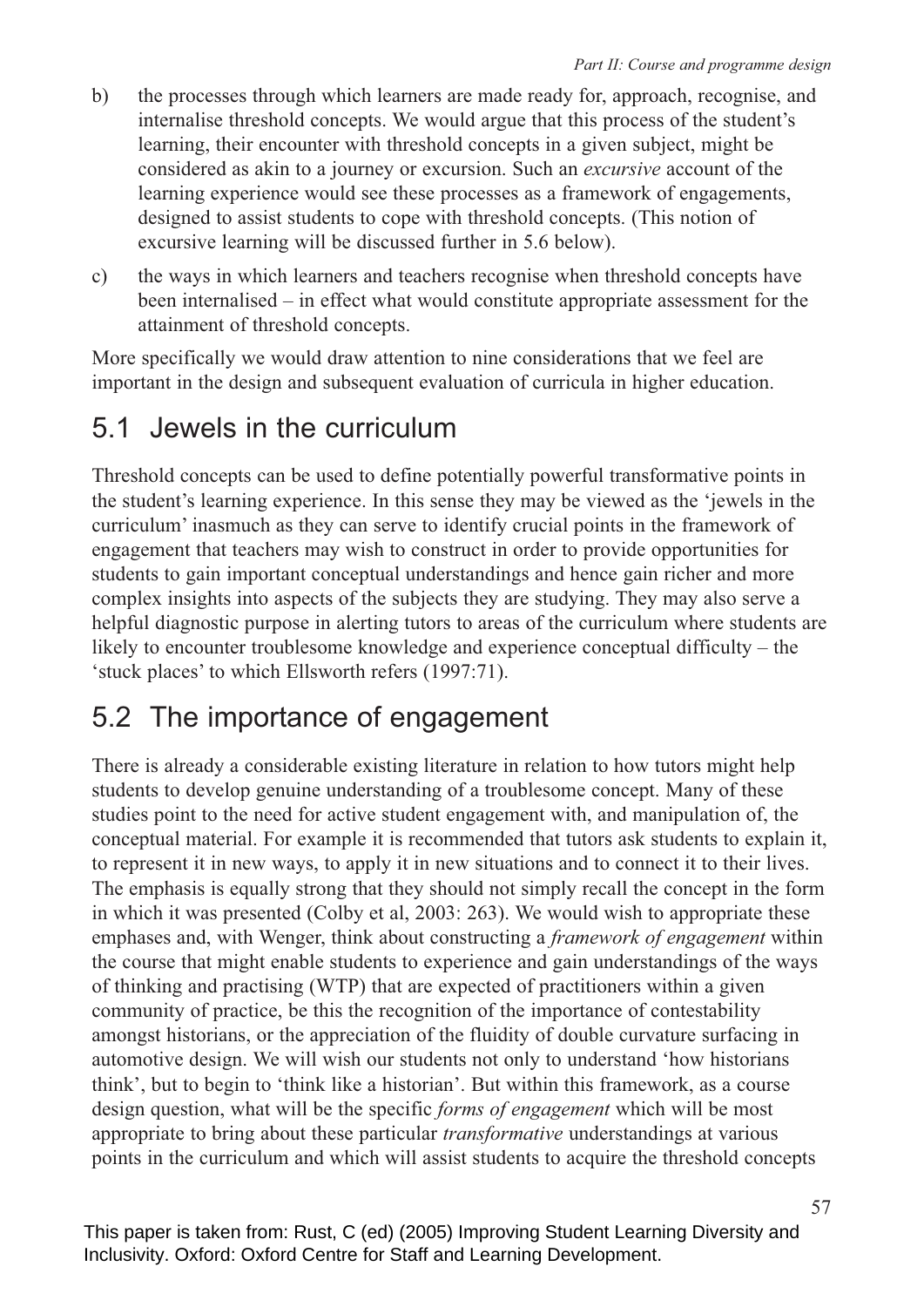that are necessary to ensure satisfactory progression through the course? Lather has spoken of the kinds of engagement or praxis 'where the effort is to… provoke something else into happening – something other than the return of the same' (1998: 492). As course designers what 'provocations' might we be seeking through these forms of engagement to bring about the transformations in understanding that we would wish?

### 5.3 Listening for understanding

However, teaching for understanding of threshold concepts needs to be preceded by listening for understanding. In terms of what we will refer to below as 'pre-liminal variation' in the ways in which students approach, or come to terms with, a threshold concept, we can't second guess where students are coming from or what their uncertainties are. It is difficult for teachers, experienced and expert within the discipline, who long since travelled similar ground in their own disciplinary excursions, to gaze backwards across thresholds and understand the conceptual difficulty or obstacles that a student is currently experiencing. This requires 'cultivating a third ear that listens not for what a student knows (discrete packages of knowledge) but for the terms that shape a student's knowledge, her not knowing, her forgetting, her circles of stuck places and resistances' (Ellsworth1997:71).

## 5.4 Reconstitution of self

Grasping a threshold concept is never just a cognitive shift; it might also involve a repositioning of self in relation to the subject. This means, from the viewpoint of curriculum design, that some attention has to be paid on the part of course designers to the discomforts of troublesome knowledge. Knowledge may be troublesome because it has become ritualised, or inert, because it is conceptually difficult or alien, because it is tacit and perhaps requires awareness of an 'underlying game' imperceptible to the student (see below), or because of the discourse that has to be acquired for the concept to become meaningful (Meyer and Land 2003; Perkins 1999).

*as students acquire threshold concepts, and extend their use of language in relation to these concepts, there occurs also a shift in the learner's subjectivity, a repositioning of the self… What is being emphasised here is the inter-relatedness of the learner's identity with thinking and language. Threshold concepts lead not only to transformed thought but to a transfiguration of identity and adoption of an extended discourse (Meyer and Land 2005: in press).*

This transfiguration and extension of the subjectivity of the learner might be exhilarating but might incur a sense of disquietude or even loss on the part of the learner as they let go the security of a previously held conceptual stance to enter less certain terrain. Again we return to the notion of the appropriate forms of engagement within which such transformations might take place and the need for the teacher to provide what Winnicott (1971) used to term a 'holding environment' or nurturing space. We prefer to call this a supportive liminal environment, feeling that Winnicott's term suggests a somewhat static, even inhibitive space, rather than the peristaltic process discussed earlier. Given, too, that

58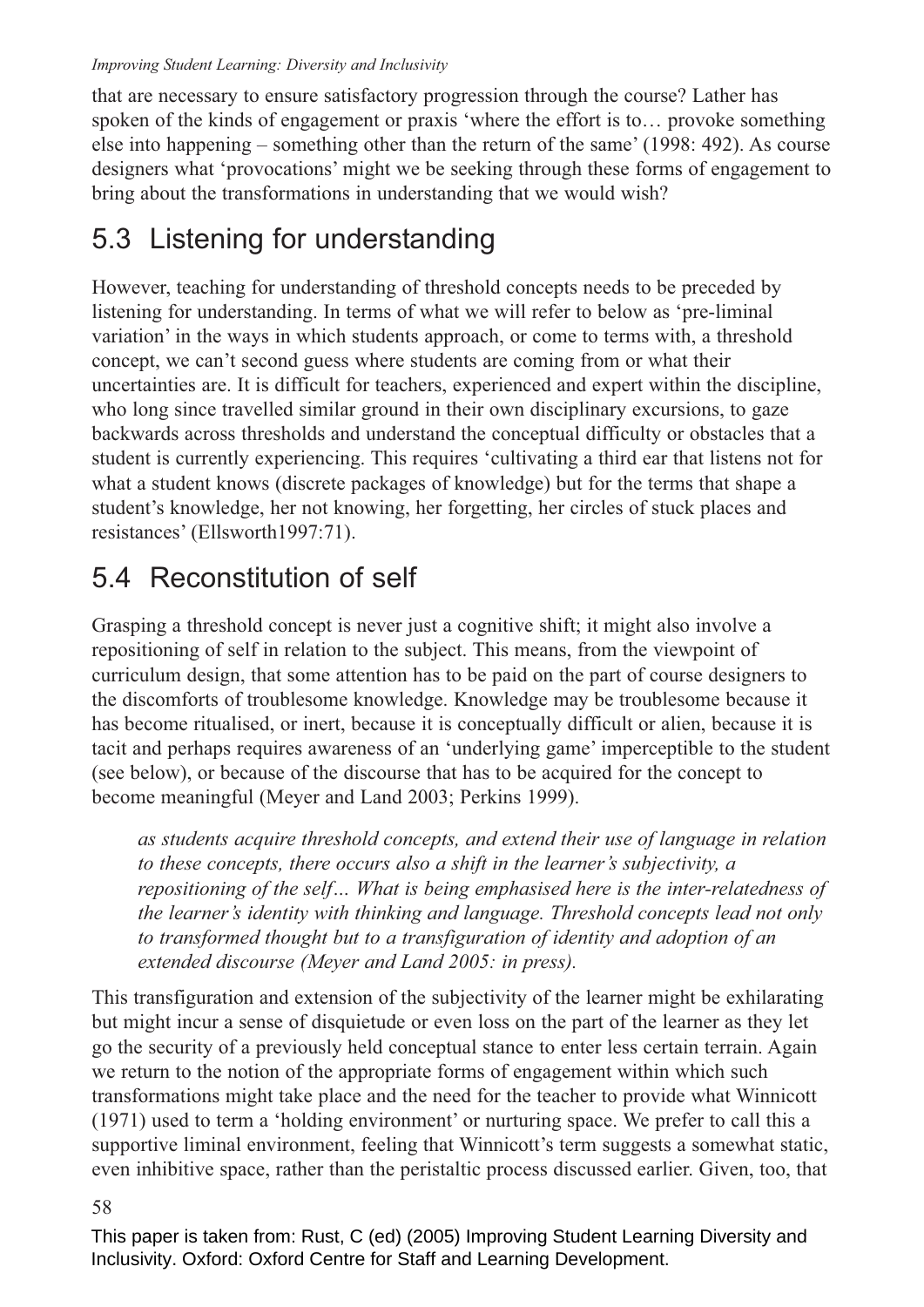the process of acquiring new knowledge tends to involve what Bonamy et al (2001) would call 'provisional stabilities', this means that over the course of an entire programme such periods of letting-go and reconstitution will be repeated and call for metacognitive skills on the part of the learner to cope with such transformation and to tolerate uncertainty.

### 5.5 Tolerating uncertainty

Learners tend to discover that what is not clear initially often becomes clear over time. One of our respondents, a first year student in media studies, came close to abandoning her course and dropping out halfway through the first year because she found the programme too conceptually difficult. She commented, however, that had she known, at the time of her encountering this troublesomeness in her understanding, that eventually she would come to cope with the programme (and the threshold concepts it involved), the transition would have been easier. The next time she faced such troublesome knowledge, she asserted, she would 'hang in there' with greater confidence because now she knew she would eventually find a way of coming to understand. So, in such a situation, there is a metacognitive issue for the student of self-regulation within what we have called the 'liminal state'. Efklides (2005) has emphasised the indispensable role of metacognition in the learning process 'both directly by activating control processes and indirectly by influencing the self-regulation process that determines whether the student will get engaged in threshold concepts or not.'

*What distinguishes metacognitive feelings is their cognitive and affective nature. Metacognitive feelings take the form of feeling of knowing, of familiarity, of difficulty, of confidence, and of satisfaction, whereas metacognitive judgments or estimates can take the form of judgment of learning, of where, when, and how we acquire a piece of information, of time and effort spent on a task. Metacognitive experiences serve the* monitoring *and* control *of the learning process and at the same time provide an intrinsic context within which learning processes take place. This intrinsic context is to a large extent affective and determined by self processes, individual difference factors as well as task factors, including task difficulty, task instructions, and feedback used. The intrinsic context influences students' strategies in problem solving, but also their emotions, causal attributions, and self-concept. In this way, metacognitive experiences affect both online task processing and future motivation towards learning. (Efklides 2005:in press)*

#### 5.6 Recursiveness and excursiveness

Given the often troublesome nature of threshold concepts it is likely that many learners will need to adopt a recursive approach to what has to be learned, attempting different 'takes' on the conceptual material until the necessary integration and connection discussed earlier begins to take place. The need for the learner to grasp threshold concepts in recursive movements means that they cannot be tackled in a simplistic 'learning outcomes' model where sentences like 'by the end of the course the learner will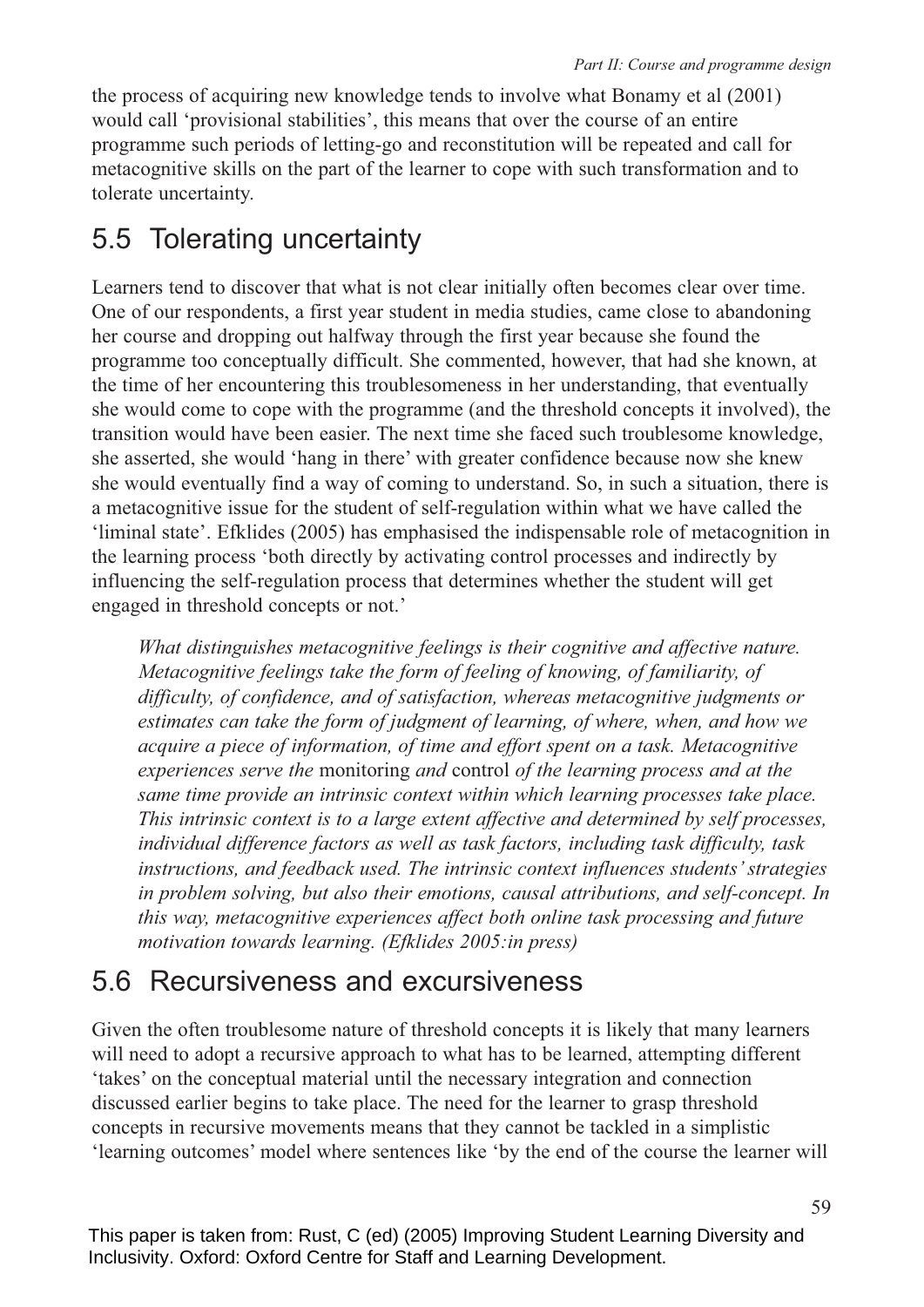#### *Improving Student Learning: Diversity and Inclusivity*

be able to…' undermine, and perhaps do not even explicitly recognise the complexities of the transformation a learner undergoes. It is likely that any course requiring student engagement with threshold concepts and troublesome knowledge will entail considerable variation in the conceptual stances and outcomes that are reached by members of the cohort – what we might term *post*-liminal variation. Consideration of threshold concepts to some extent 'rattles the cage' of a linear approach to curriculum design that assumes standard and homogenised outcomes. Lather (1998:492) offers a counter-narrative rejecting 'the rhetorical position of "the one who knows"' in favour of 'a praxis of not being so sure'. A 'praxis of stuck places' might tolerate 'discrepancies, repetitions, hesitations, and uncertainties, always beginning again' (491). What it refuses is 'the privileging of containment over excess, thought over affect, structure over speed, linear causality over complexity, and intention over aggregate capacities' (497). We would argue, similarly, for the notion of learning as *excursive*, as a journey or excursion which will have intended direction and outcome but will also acknowledge (and indeed desire) that there will be deviation and unexpected outcome within the excursion; there will be digression and revisiting (recursion) and possible further points of departure and revised direction. The eventual destination may be reached, or it may be revised. It may be a surprise. It will certainly be the point of embarkation for further excursion.

### 5.7 Pre-liminal variation

An abiding question for educators, and for course designers in particular, is why some students productively negotiate the liminal space of understanding we have discussed earlier and others find difficulty in doing so. Does such variation explain how the threshold will be, or can be, or can only be approached (or turned away from) as it 'comes into view'? And how does it 'come into view' for individual students? We need to know more about the pre-liminal variation in the constitution of student cohort, given the obvious implications this would seem to have for subsequent student retention and progression (Meyer and Shanahan 2003). To this end a three-year funded study on threshold concepts within a given discipline is currently getting under way (see section 6.0 below) to investigate systematically, amongst other phenomena, the issue of preliminal variation and its implications for the sequencing, structure and forms of engagement that a course will contain.

#### 5.8 Unintended consequences of generic 'good pedagogy'

There is emerging indicative evidence from research into threshold concepts (eg Meyer and Shanahan 2003; Lucas 2000) that what has traditionally been considered 'good pedagogy' may, on occasion, break down or prove dysfunctional in relation to the acquisition of threshold concepts. For example, the conventional practical wisdom of simplifying concepts in order to render them more accessible seemed to prove dysfunctional in the case of teaching the threshold concept of opportunity cost in economics in a South Australian context.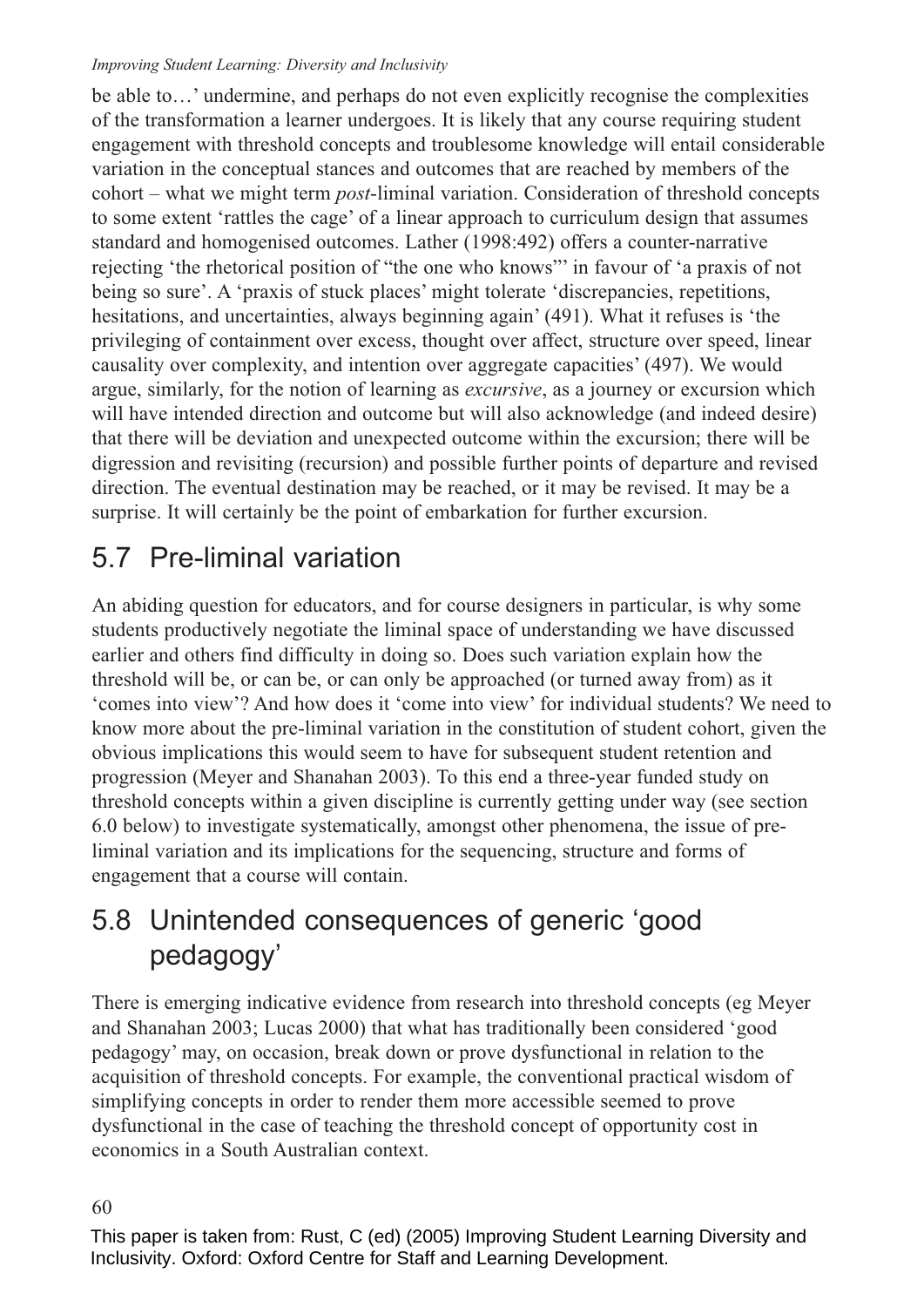*one implication of the argument presented thus far is that 'first impressions matter'. Efforts to make threshold concepts 'easier' by simplifying their initial expression and application may, in fact, set students onto a path of 'ritualised' knowledge that actually creates a barrier that results in some students being prevented from crossing the 'threshold' of a concept (Meyer and Shanahan, 2003, p15)*

The simplified interpretation of the concept, intended to some extent as a proxy for the fuller, more sophisticated understanding which it was intended to lead on to, was found to operate more frequently as a false proxy, leading students to settle for the naïve version, and entering into a form of ritualised learning or mimicry. Such findings may prove useful as future keys to understanding the pre-liminal variation in student approach discussed earlier.

In a similar fashion the often-advocated form of engagement of relating concepts to everyday phenomena, or to the personal experience of students, was found to be ineffective in a first year introductory accounting course which sought to help students grasp the threshold concept of 'depreciation'. In this case it was the absence of any significant budgetary or financial experience in the students' experience which rendered the approach ineffective. It would seem salutary, therefore, periodically to cast a cold reviewer's eye over tried and tested 'good pedagogy'.

#### 5.9 The underlying game

Finally, in the light of our earlier discussion of threshold *conceptions*, it would seem advisable for course designers to query whether, in addition to the forms of engagement they may have designed to assist students to cope with identified threshold concepts in a programme, there might remain what Perkins calls 'an underlying game' or threshold conception, which, if not recognised and understood by students, might still render their learning troublesome and lead to further frustration or confusion in their studies. Lucas (2000), for example, provides an example of such an underlying conception that Accountancy students are not always aware of. She distinguishes between 'authorised' and 'alternative' understandings of threshold concepts. 'Authorised' understandings are those endorsed and maintained by the disciplinary community and within textbooks. 'Alternative' understandings of events and transactions are independent of authorised versions, and arise from intuitive or everyday (common sense) understandings of a concept such as 'depreciation' or 'profit'. 'Alternative' understandings might on occasion be substituted for, or provide an alternative to, the authorised versions. Often, where students hold these alternative understandings, they do not recognise that these conceptions are in *opposition* to the authorised (and perhaps counter-intuitive or troublesome) versions promulgated within the course. Thus a particularly important (or higher level of) *threshold conception* may be required to recognise the difference between authorised and alternative understandings of threshold concepts.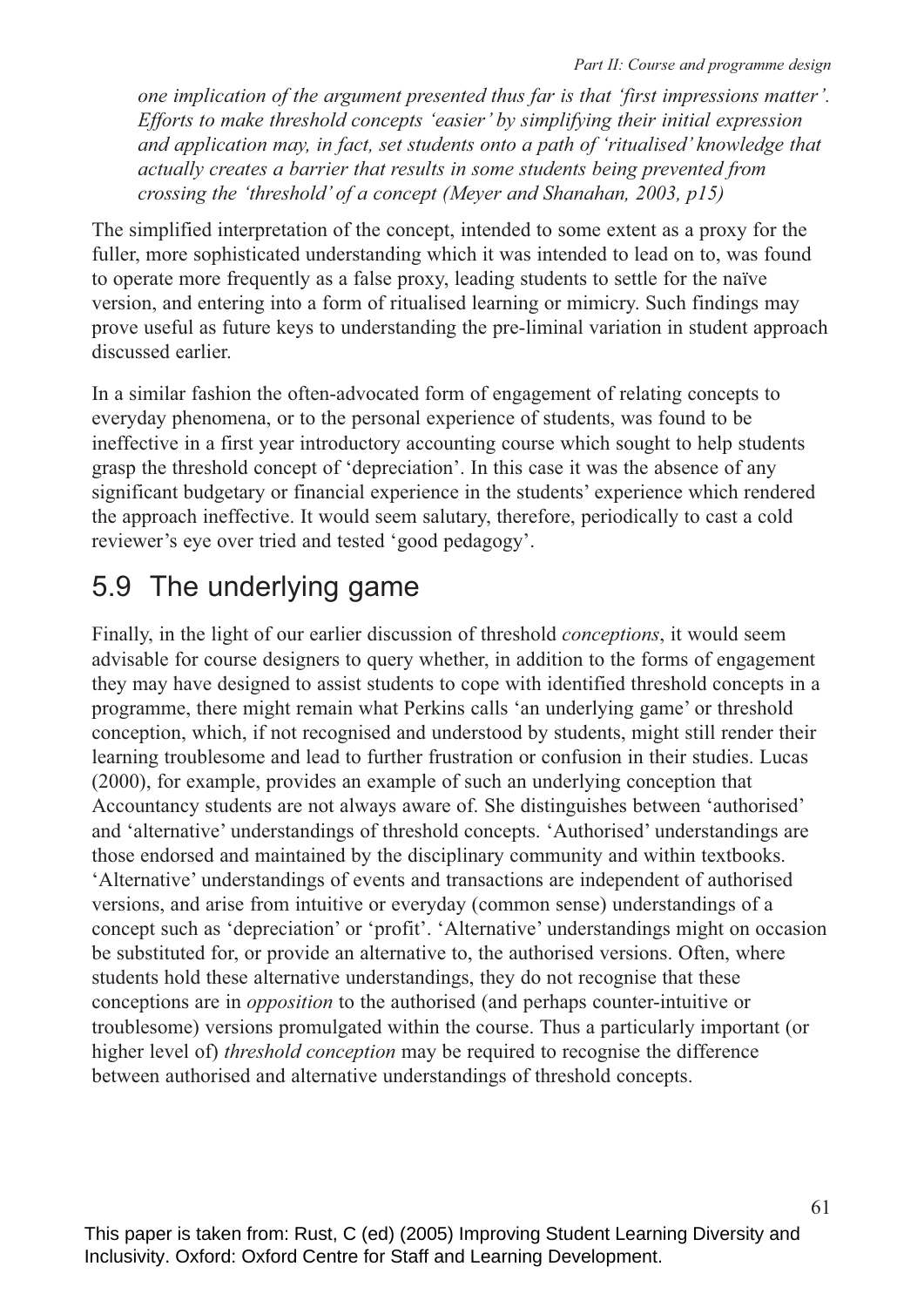# **6.0 Case study – developing first year undergraduates' acquisition of threshold concepts in economics**

As a way of testing and implementing these considerations, and furthering our understanding of the issues of student variation in their acquisition of threshold concepts, we are now embarking upon an empirical study of the experience of first year students in a given disciplinary context. A three year national project, funded by the HEFCE FDTL5 programme, is currently getting under way as a collaborative venture led by Staffordshire University and involving the Universities of Coventry, Durham, and the West of England. By focusing curriculum development on threshold concepts in first year economics in the four universities this project provides an opportunity to re-evaluate the key binding ideas of the subject that should be introduced in level one, and what it means for students to understand these ideas in a deep-level transformative way. We aim to develop methods of assessing variation in the acquisition of threshold concepts. These methods will help students as well as lecturers to recognise levels of understanding. Students' acquisition of threshold concepts will depend on their prior experience and learning, and the way they are therefore likely to initially approach their studies. The project will aim to develop ways in which teaching can respond to the variation in which students engage and acquire these concepts. We anticipate that careful evaluation of the process and outcomes of the project will be useful for other colleagues wanting to pursue these issues in economics and in other subjects. The emphasis on teaching strategies that can respond to variation in ways in which students engage with and acquire threshold concepts provides the rationale for self- and teacher assessment that seeks to identify whether students have understood these concepts and this in turn will provide information that will identify 'at risk' students. Shanahan and Meyer (2003) have shown how recognition of failure to acquire threshold concepts can form part of the process of identifying 'at risk' students and that remedial measures can improve retention. We hope similarly to be able to support students through developing responses best suited to the needs of students on different named awards. Based on previous work on threshold concepts in economics (Davies, 2003; Shanahan and Meyer, 2003; Reimann and Jackson, 2003) the initial focus will be upon students' understanding of opportunity cost, price and value, equilibrium and gains from trade. These concepts feature frequently in standard first-year courses. On the basis of dialogue between colleagues in partner institutions and the economics Subject Centre in the UK we anticipate further threshold concepts in economics. The concepts of cumulative causation, externalities and rent-seeking behaviour have been suggested.

# **7.0 Conclusion**

The task for course developers and designers here is to identify, through constructive (and constructivist) feedback, the source of these epistemological barriers, and subsequently to free up the blocked spaces by, for example, redesigning activities and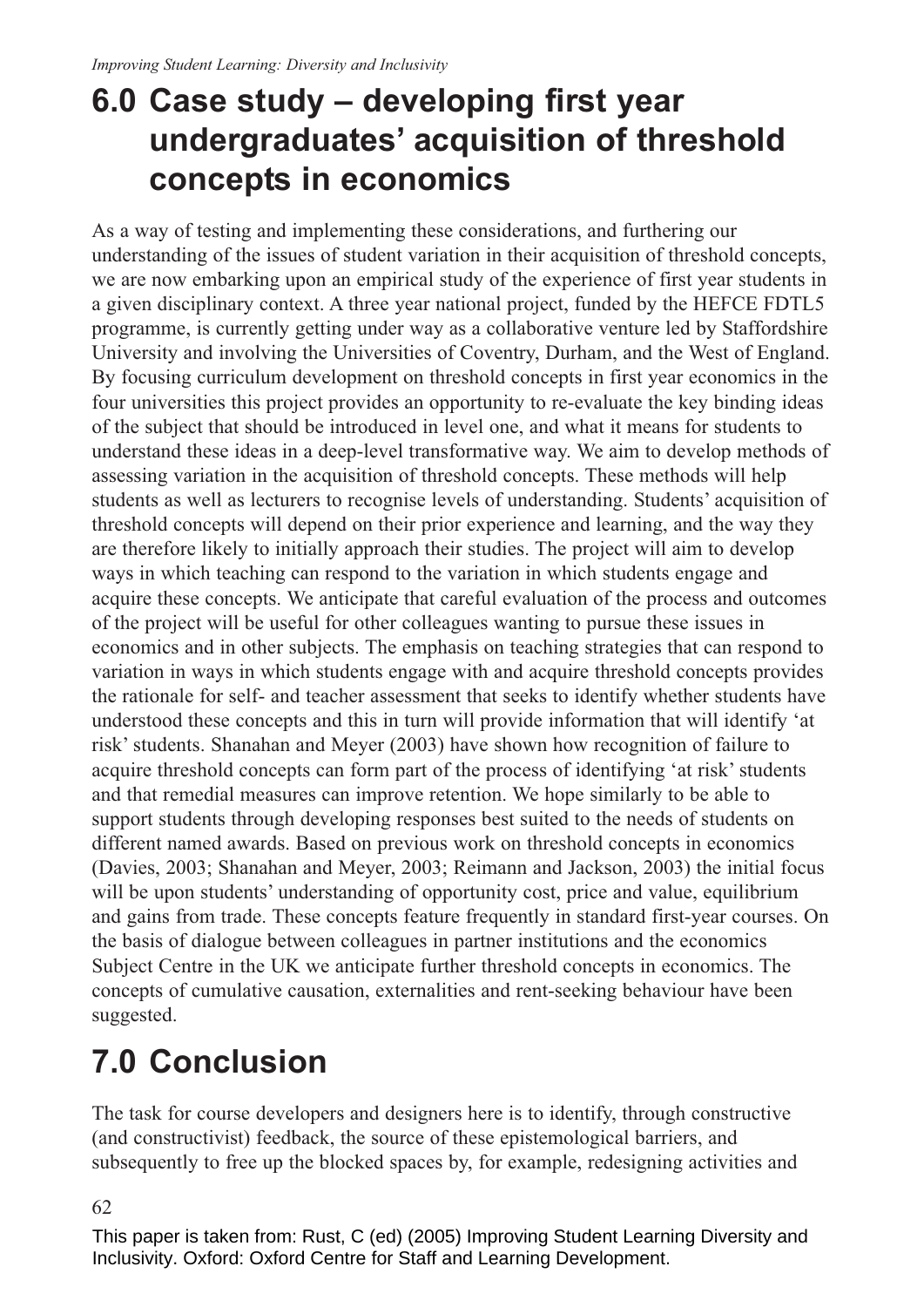sequences, through scaffolding, through provision of support materials and technologies or new conceptual tools, through mentoring or peer collaboration, to provide the necessary shift in perspective that might permit further personal development. The way in which chess players talk of 'developing' a piece involves the removal of other pieces (obstacles) so as to free up various (multiple) ways in which the piece might now be empowered to move. The significance of the framework provided by threshold concepts lies, we feel, in its explanatory potential to locate troublesome aspects of disciplinary knowledge within transitions across conceptual thresholds and hence to assist teachers in identifying appropriate ways of modifying or redesigning curricula to enable their students to negotiate such transitions more successfully.

# **References**

Bonamy, J, Charlier, B and Saunders, M (2001) 'Bridging Tools' for change: evaluating a collaborative learning network. *Journal of Computer Assisted Learning* Vol 17, no 3 pp295-305

Brousseau, G (1983) 'Les obstacles epistemologiques et les problèmes en mathématiques'. *Recherches en didactique des mathematiques*, Vol 4 no 2 pp165-198.

Colby, A, Ehrlich, T, Beaumont, E and Stephens, J (2003) *Educating Citizens: Preparing America's Undergraduates for Lives of Moral and Civic Responsibility*. Jossey-Bass, San Francisco

Cousin, G (2003) *Threshold Concepts, Troublesome Knowledge and Learning about Others*, 10<sup>th</sup> Conference of the European Association for Research on Learning and Instruction (EARLI), Padua, Italy, August 26-30.

Davies P (2003) *Threshold Concepts: How can we recognise them?* Paper presented at the Biennial Conference of the European Association for Research into Learning and Instruction (EARLI) Padua, September 2003

Efklides, A (2005) *Metacognition, affect and conceptual difficulty*, in Meyer, J.H.F and Land, R. (eds) *Overcoming Barriers to Student Understanding: Threshold Concepts and Troublesome Knowledge* (forthcoming).

Ellsworth, E (1997) *Teaching Positions: Difference Pedagogy and the Power of Address*, Teachers College Press, New York.

Lather, P (1998) 'Critical Pedagogy and Its Complicities: A Praxis of Stuck Places', *Educational Theory*, Fall 1998, Volume 48, Number 4, 487-498.

Lucas, U (2000) Worlds apart: students' experiences of learning introductory accounting. *Critical Perspectives on Accounting*, 11, 479-504.

Meyer JHF and Land R (2003) 'Threshold Concepts and Troublesome Knowledge (1) – Linkages to Ways of Thinking and Practising' in *Improving Student Learning – Ten Years On*. Rust, C (ed), OCSLD, Oxford

Meyer JHF and Land R (2005) 'Threshold Concepts and Troublesome Knowledge (2) – Epistemological Considerations and a Conceptual Framework for Teaching and Learning' *Higher Education*, May issue (in press).